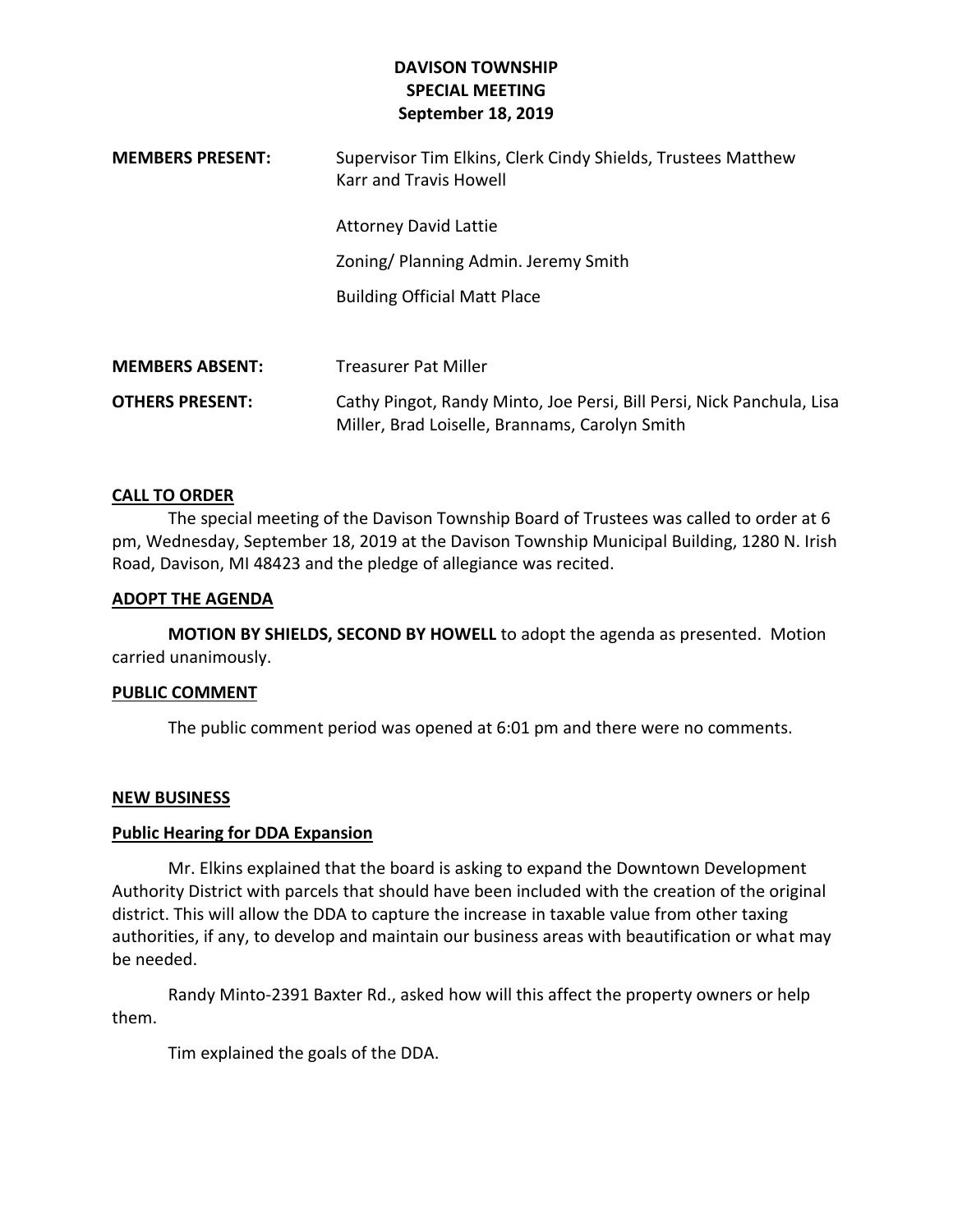## **DAVISON TOWNSHIP SPECIAL MEETING September 18, 2019**

Cathy Pingot-2085 Redwood Ct., asked if the captured funds are just for the business area.

Joe Persi-7049 New Hampshire Dr., asked how much will be collected

Tim stated it is different each year, depending on the increases in taxable value.

Nick Panchula-2329 Venezia Ct., asked if this will require particular maintenance of the property by the business owner.

Jeremy said that the ordinances already mandate what property owners can and cannot do.

Charles Brennam-2093 Redwood Ct., stated his concerns about the property that abuts the subdivision being lined with trees and the trees being cut down to develop the property.

Jeremy explained that all developments must go to the Planning Commission Board and there are strict setbacks and landscaping rules in place for such a thing.

Lisa Miller-2094 Redwood Ct., asked where she could find out what the abutting property is zoned and a copy of Ordinance 52.

Jeremy looked on the zoning map for her and stated that it is Residential Single Family.

The Public Hearing was closed at 6:30 pm.

# **Approval of OPEB Actuarial 2019 Report**

Cindy explained the 2019 OPEB Actuarial Report from Watkins Ross contained a significant reduction of \$5.6 million to our liability. This is due to the calculations now factoring in pay-as-you-go retiree health care premiums. Davison Township has historically, and will continue to, pay retiree health care premiums from General Fund. Using Uniform Assumptions, we are 25.9% funded. She asked the board to accept the report as presented.

**MOTION BY ELKINS, SECOND BY HOWELL** to accept the Watkins Ross OPEB Actuarial 2019 Report as presented. Roll call: Yes-Elkins, Karr, Howell, Shields. Motion carried.

## **Approval of OPEB Corrective Action Plan**

Cindy reminded the board that the OPEB Waiver report to the Michigan Department of Treasury submitted earlier this year triggered a required Corrective Action Plan. This CAP includes the commitment to pay-as-you-go retiree health care premiums from General Fund, the closing of the plan which began July1, 2017, and the new 2019 actuarial report showing our funding level to be 25.9% with a significant reduction in liability. It shows that we meet the criteria of having a less than 12% ADC ratio and being 40% funded in two years. After the CAP is been submitted and approved, we can request to be removed from the CAP requirement. She asked the board to approve the Corrective Action Plan as presented.